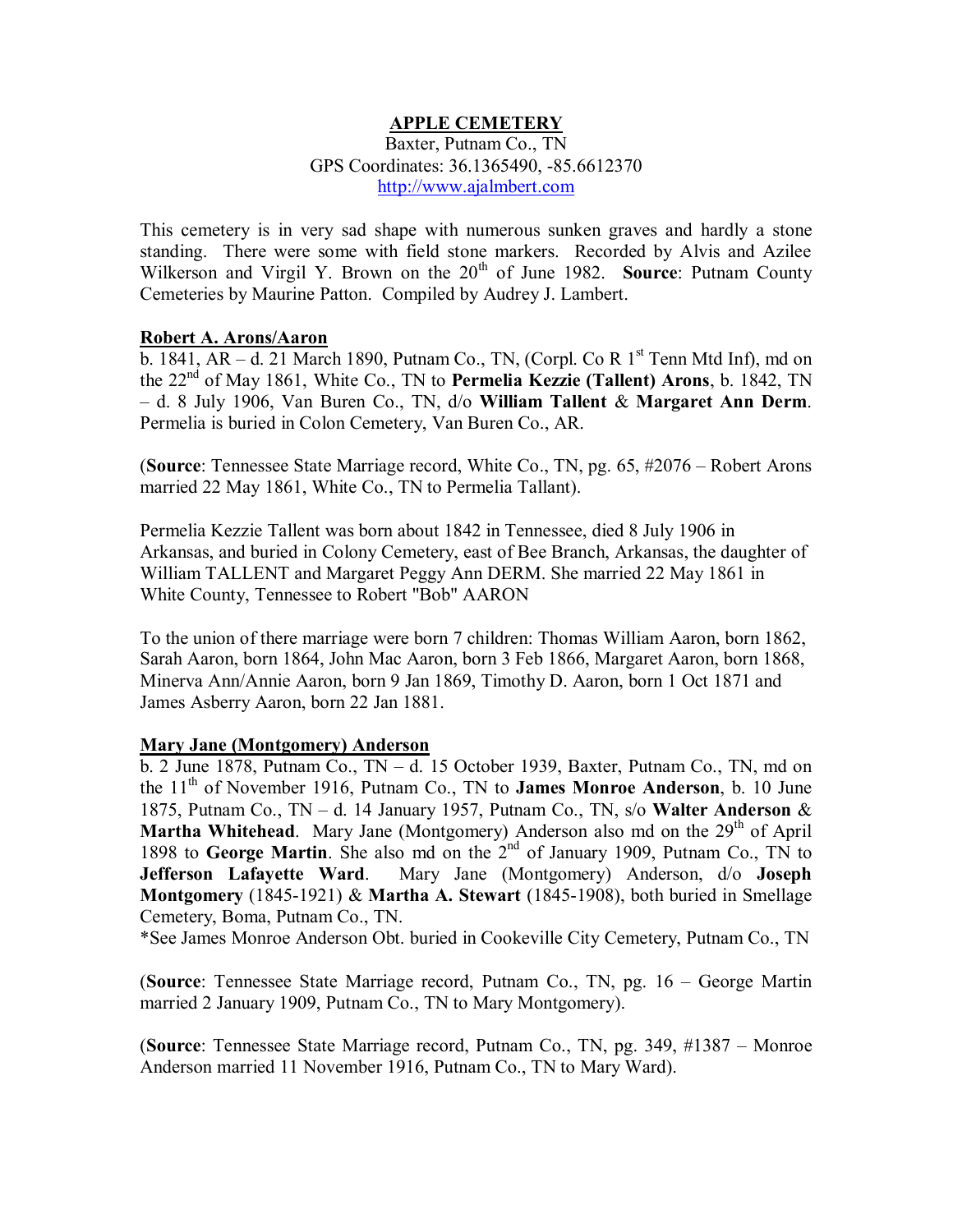(1920 census 1st Civil Dist., Jefferson St., Putnam Co., TN: Dwl: 213-232-262 – **James M. Anderson** is head of household, 32 yrs. old, TN, Occupation: Lumber House, md to **Mary J.**, 30 yrs. old, TN. Children: James M. Jr., 5 yrs. old, TN & William L. Anderson, 1 9/12 yrs. old, TN. Also living in the household: James T. Anderson, father, 70 yrs. old, TN, Occupation: Banker National Bank, md to Mary J., mother 70 yrs. old, TN. Mary D. Anderson, sister, 34 yrs. old, TN. Prudie Christian, cook, 21 yrs. old, TN).

# **Altie M. Ellis**

b. 10 July 1894 – d. 20 October 1894.

#### **Dallas Elmore**

b. 14 August 1910- d. 15 March 1919.

#### **Felix Patterson "E.P." Elmore**

b. 8 September 1860, Baxter, Putnam Co., TN – d. 31 March 1935, Huntsville Park, Madison Co., AL, md **Kansas (Bradford) Elmore**, b. 27 June 1861, Blue Ridge, Fannin Co., GA – d. 15 October 1935 Huntsville Park, Madison Co., AL, d/o **Giles Bradford Sr.** (1814-1898) & **Nancy Caroline Underwood** (1833-1915), both buried in Baxter City Cemetery, Baxter, Putnam Co., TN. Felix Patterson Elmore, s/o **John Allen Elmore** (1833-1915) & **Elizabeth Caroline Richardson** (1831-1912), both buried in Apple Cemetery, Putnam Co., TN.

\*See John Allen Elmore buried in Apple Cemetery.

#### **Harvey Elmore**

b. 20 October 1900 – d. 28 February 1902.

#### **John Allen Elmore**

b. 3 July 1833, White Co., TN – d. 18 April 1915, Baxter, Putnam Co., TN, (Pvt. Civil War), md **Elizabeth Caroline (Richardson) Elmore**, b. 7 May 1831, TN – d. 6 August 1912, Putnam Co., TN. John Allen Elmore, s/o **George Washington Elmore Sr.** (1802- 1873) & **Sarah "Sally" Bussell** (1808-1873, both buried in Elmore-Richardson Cemetery, Baxter, Putnam Co., TN.

\*See Felix Patterson "E.P." Elmore buried in Apple Cemetery.

#### **V. B. Elmore**

b. 3 July 1859 – d. 15 March 1920.

#### **Volar B. Elmore**

b. 19 June 1916 – d. 18 March 1918, d/o **Mr. & Mrs. Richard Elmore**.

#### **Algine Freeman**

b. 3 November 1838 – d. 6 December 1890.

#### **George B. Garrison**

b. unknown – d. 28 February 1899, s/o **A. R. Garrison**.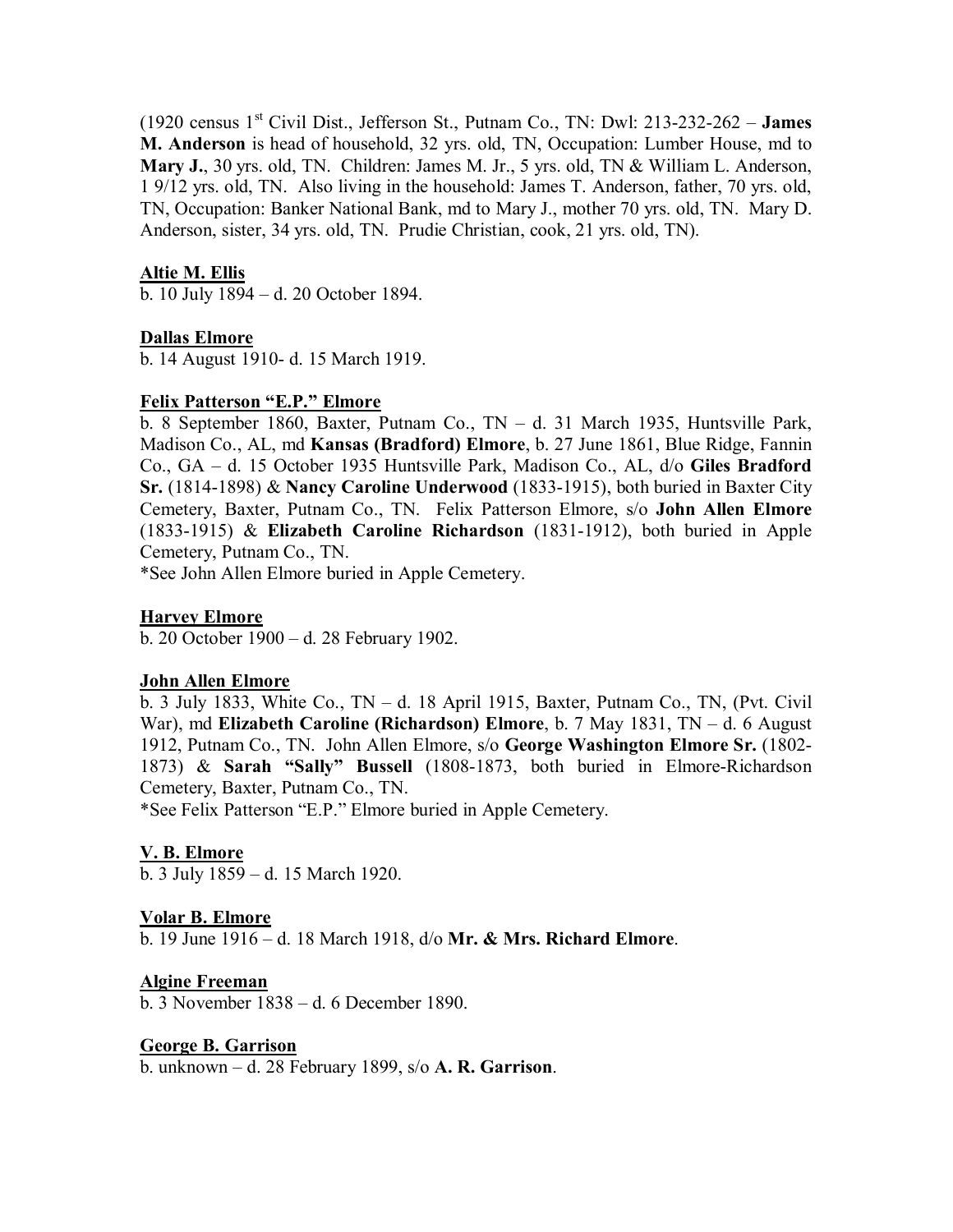# **Alice Harris**

b. 1898, Putnam Co., TN – d. 1899, Putnam Co., TN.

# **Virgie Gertrude Mabry**

b. 22 September 1909 – d. 28 September 1909.

# **Parthena Jane (Hoggard) Patton**

b. 1867 – d. 1886, Putnam Co., TN, md **William Campbell Patton**, b. 7 May 1862, Putnam Co., TN – d. 3 June 1937, s/o **Samuel A. Patton** (1805-1905) & **Malinda Byers** (1818-1898), all buried in Maxwell Cemetery North, I-40, Baxter, Putnam Co., TN. Parthena Jane (Hoggard) Patton, d/o **William Alexander Hoggard Sr**. (1806-1890) & **Parthena E. Newbell** (1823-1916). William Alexander Hoggard Sr. is buried in Grayson County Farm Cemetery, Sherman, Grayson Co., TX. \*See Permelia (Hoggard) Sutton buried in Apple Cemetery.

Per caretaker she is buried with the Sutton clan. She is half sister to Permelia Hoggard Sutton. Both are daughters of William Hoggard.

# **Ida Roberts**

b. January 1904, TN – d. 6 July 1904, TN, d/o **John A. George Lincoln Roberts** (1870- 1958) & **Sofronie "Fronie" Sutton** (1879-1904), she is buried in Apple Cemetery. John A. George Lincoln Roberts is buried in New Home Baptist Church Cemetery (once called Boma Cemetery) Boma, Putnam Co., TN.

# **Sofronie "Fronie" (Sutton) Roberts**

b. 1879 – d. 1 March 1904, md **John A. George Lincoln Roberts**, b. 6 April 1870, KY – d. 15 September 1958, s/o **John Harrison Roberts** (1826-1870) & **Mary Ann Ramsey** (1824-1901), she is buried in Woodcliff Cemetery, Monterey, Putnam Co., TN. John Harrison Roberts is buried in Roberts Graveyard#2, Hickey, Putnam Co., TN. Sofronie "Fronie" (Sutton) Roberts, d/o **James Sutton** & **Permelia Hoggard** (1855-1891). John A. George Lincoln Roberts is buried in New Home Baptist Church Cemetery (once called Boma Cemetery) Boma, Putnam Co., TN.

# **William Jordan Rodgers**

b. 25 October 1873, Putnam Co., TN – d. 7 October 1952, Putnam Co., TN, md 1895 to **Alta Ennis (Jackson) Rodgers**, b. 4 November 1878, Jackson Co., TN – d. 9 October 1961, Putnam Co., TN. William Jordan Rodgers, s/o **Benjamin Franklin "Ben" Rodgers** (1832-1912) & **Mary Adeline Fuqua** (1832-1887), both buried in Rodgers Cemetery, Baxter, Putnam Co., TN.

Tennessee U. S. Death Records (1908-1965)

| <b>Name:</b> | William Jordan Rodgers |
|--------------|------------------------|
| Gender:      | Male                   |
| Race:        | White                  |
| Age:         | 78                     |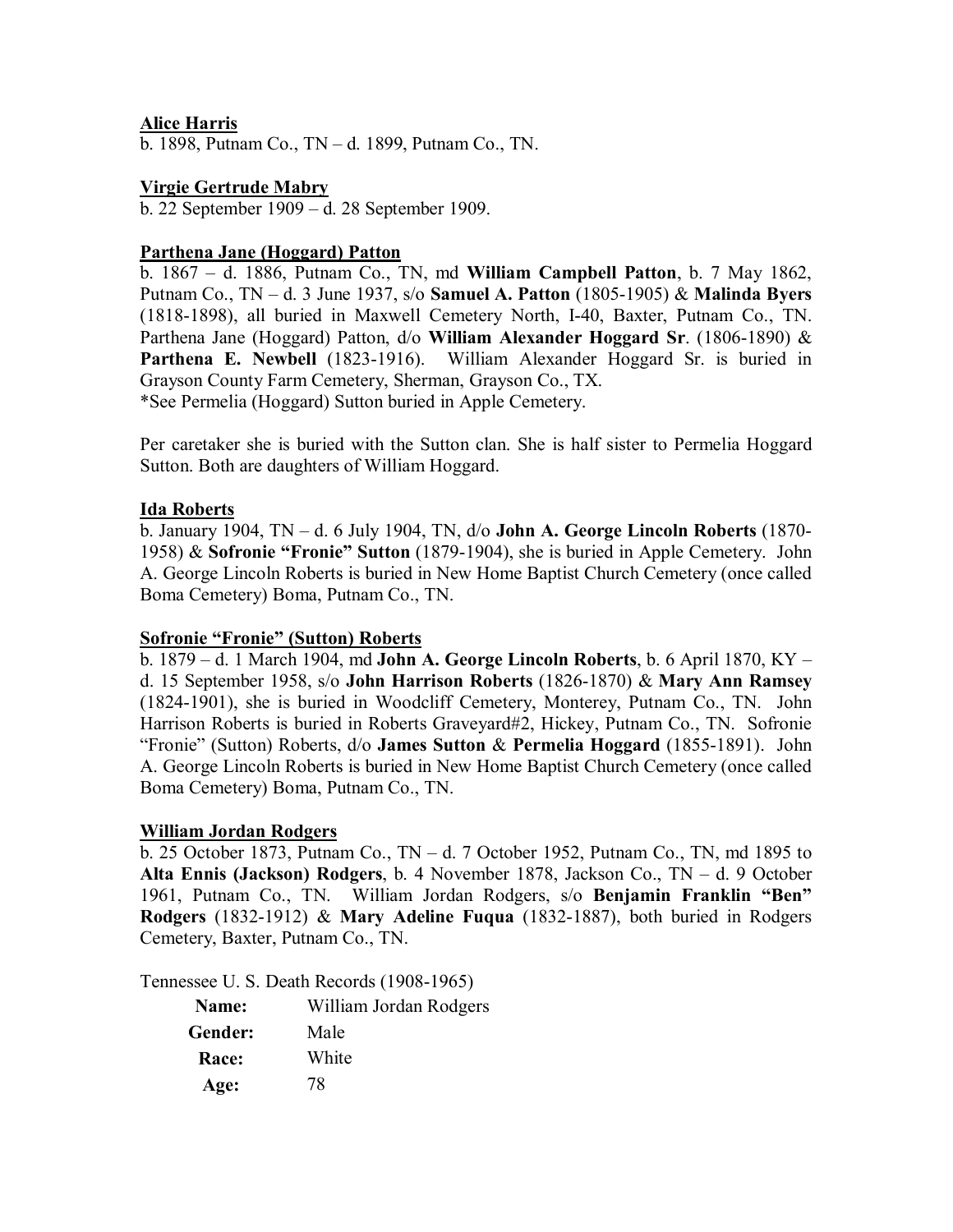| <b>Birth Date:</b>  | 25 Oct 1873            |
|---------------------|------------------------|
| <b>Birth Place:</b> | US A                   |
| <b>Death Date:</b>  | 2 Oct 1952             |
| <b>Death Place:</b> | Putnam, Tennessee, USA |
| <b>Father:</b>      | <b>Ben Rodgers</b>     |
| <b>Mother:</b>      | <b>Adline Fugua</b>    |
| $\cdots$            | $\sim$ 000 10          |

**Certificate Number:** 52-23343

#### **Bobby Don Stanton**

b. 10 June 1941, Putnam Co., TN – d. 3 October 1942, Putnam Co., TN, s/o **Dillard Oscar Stanton** (1908-1973).

# **Herman Sutton**

b. 29 March 1884 – d. 10 January 1895.

# **James "Jim" Sutton**

b. 1849 – d. unknown, md **Permelia (Hoggard) Sutton**, b. 1855 – d. 1891. James "Jim" Sutton, s/o **Almorean "Abner" Sutton** (1814-1899), buried in Richard Lee Cemetery, Boma, Putnam Co., TN.

\*See Permelia (Hoggard) Sutton buried in Apple Cemetery.

\*See Robert Lee "Bob" Sutton buried in Apple Cemetery.

He was from the Roaring River area of Putnam County whose name was JAMES SUTTON. Because of this identification he became known in the Buffalo Valley community as "Roaring River Jim." James was born in June, 1849, and was about 24 years old at the time of the marriage. This couple made their home in Buffalo Valley where James supported their growing family by farming.

James married Permilia Hoggard. and had 4 children WILLIAM D. SUTTON, October 1874. JAMES HENRY SUTTON 1876 GEORGE WASHINGTON SUTTON May 24 1878. SOFRONIE A. SUTTON. Sept 1879

Shortly after 1880 James and Permelia evidently moved up from Buffalo Valley into the Boma-Baxter area where two more children were soon born, MINNIE SUTTON ROBERT LEE SUTTON

About a year after Permelias death James married again, this time to Martha Brown Mars, a widow with one child. Martha was born in February, 1852, in Tennessee and was this about 40 years old when she married James. Her child, Smith Mars, was born in April of 1890. In March of 1893 James and Martha had a daughter, Ova, born to them and was to be their only child Ova Sutton was born April 1893.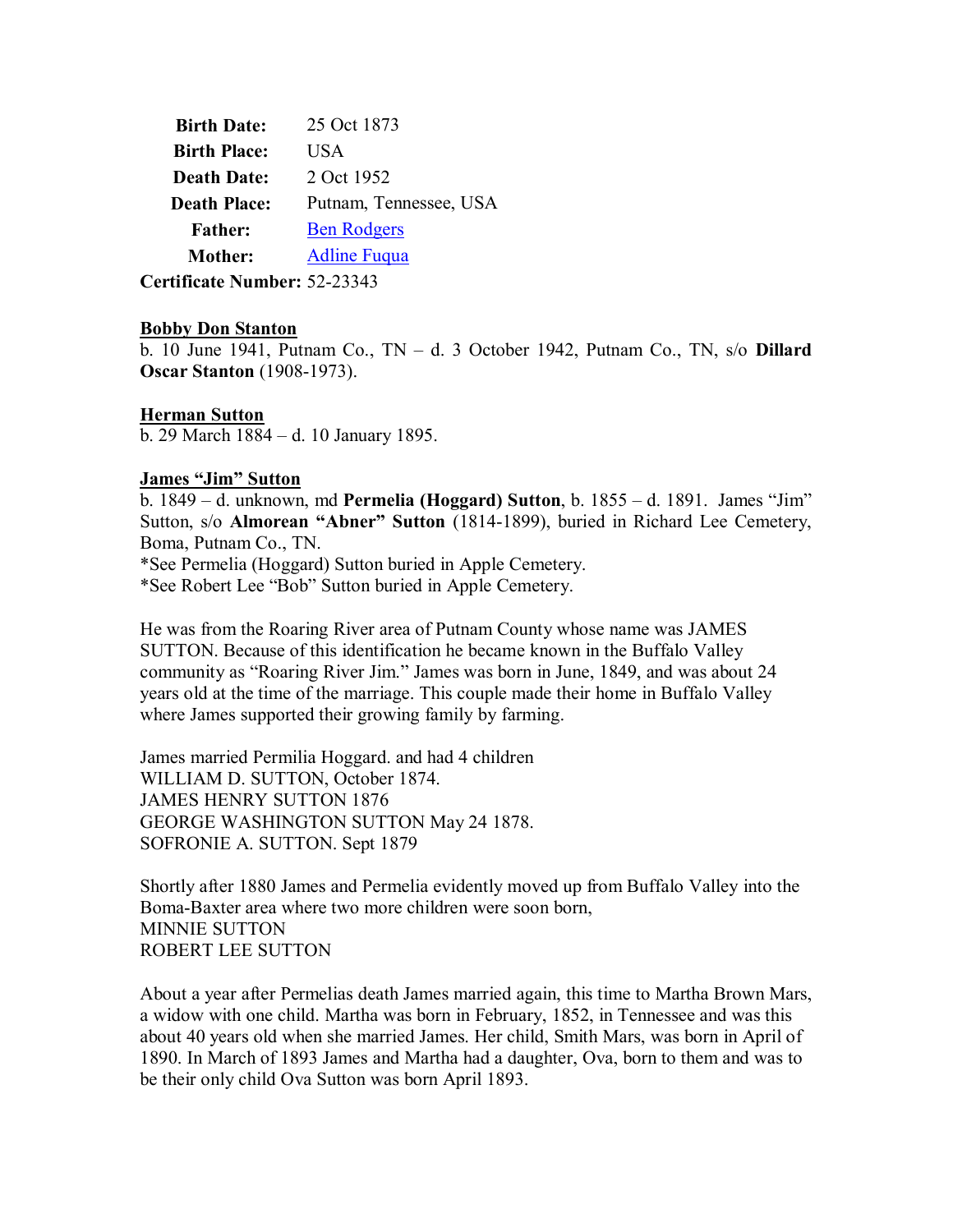# **Lola Sutton**

b. 27 January 1922, Putnam Co., TN – d. 27 October 1922, Putnam Co., TN, d/o **James Henry Sutton** (1873-1945) & **Mary Lucinda Thomas** (1882-1965), both buried in Smith-Wilkey Cemetery, Evensville, Rhea Co., TN.

# **Martha Jane (Brown) Sutton**

b. 13 February 1853 – d. 1900, md **Myers T. Sutton**. Martha Jane (Brown) Sutton also md **James "Jim" Sutton**.

# **Permelia (Hoggard) Sutton**

b. 1855 – d. 1891, md **James "Jim" Sutton**, b. 1840 – d. unknown, s/o **Almorean "Abner" Sutton** (1814-1899), buried in Richard Lee Cemetery, Boma, Putnam Co., TN. \*See James "Jim" Sutton buried in Apple Cemetery. \*See Robert Lee "Bob" Sutton buried in Apple Cemetery.

Permelia Hoggard and Her Family (Findagrave) Contributed By Janet B Moravec · 26 May 2016 · 0 Comments PERMELIA HOGGARD AND HER FAMILY

By Burton F. Whited

Not long before the year of 1860 a farmer with a large family moved into Buffalo Valley in Putnam County, Tennessee, and began a residence there that continued for about 30 years. This man, WILLIAM HOGGARD, appears to have been returning from a brief stay in Lawrence County, Arkansas, where his brother, JOHN HOGGARD, was putting down roots with his family. Originally, however, both of these men had travelled from Knox County in Tennessee where they had been living evidently since childhood.

In March of 1850 William's first wife, JANE OGLESBY HOGGARD, had died and left him with ten children (six girls and four boys) ranging in age from 18 to a small child. After some nineteen months, however, William married again—to a widow named PARTHENA SLATE. The subject of this article, PERMELIA HOGGARD, was the first child born to this union. Neither the exact year of her birth nor the specific location are known. The census records (not noted for their great accuracy) would fix her birth in 1855, which would have been in the fourth year of her parents' marriage. Whether they were living still in Knox County, Tennessee, or in Lawrence County, Arkansas, (or even somewhere else) cannot now be determined.

Permelia first appears in the 1860 Census of Putnam County. Besides the parents, the others in this family were Permelia's half-brothers ROBERT HOGGARD (age 20) and JOHN HOGGARD (age 18) and her half-sister MARY HOGGARD (age 12). P.W. SLATE (age 17), a half-brother through her mother, was also present. An unidentified NANCY AUSTIN (age two years) completed the family.

Permelia's next appearance in extant records is in the 1870 Putnam County Census, when she was about 15 years old.

By this time all her half-brothers and sisters had left home, but a couple of full sisters had been born to take their place. MISSOURI TENNESSEE HOGGARD was already about 13, ELIZA ANN HOGARD was about 10, and a third sister even, PARTHENA HANE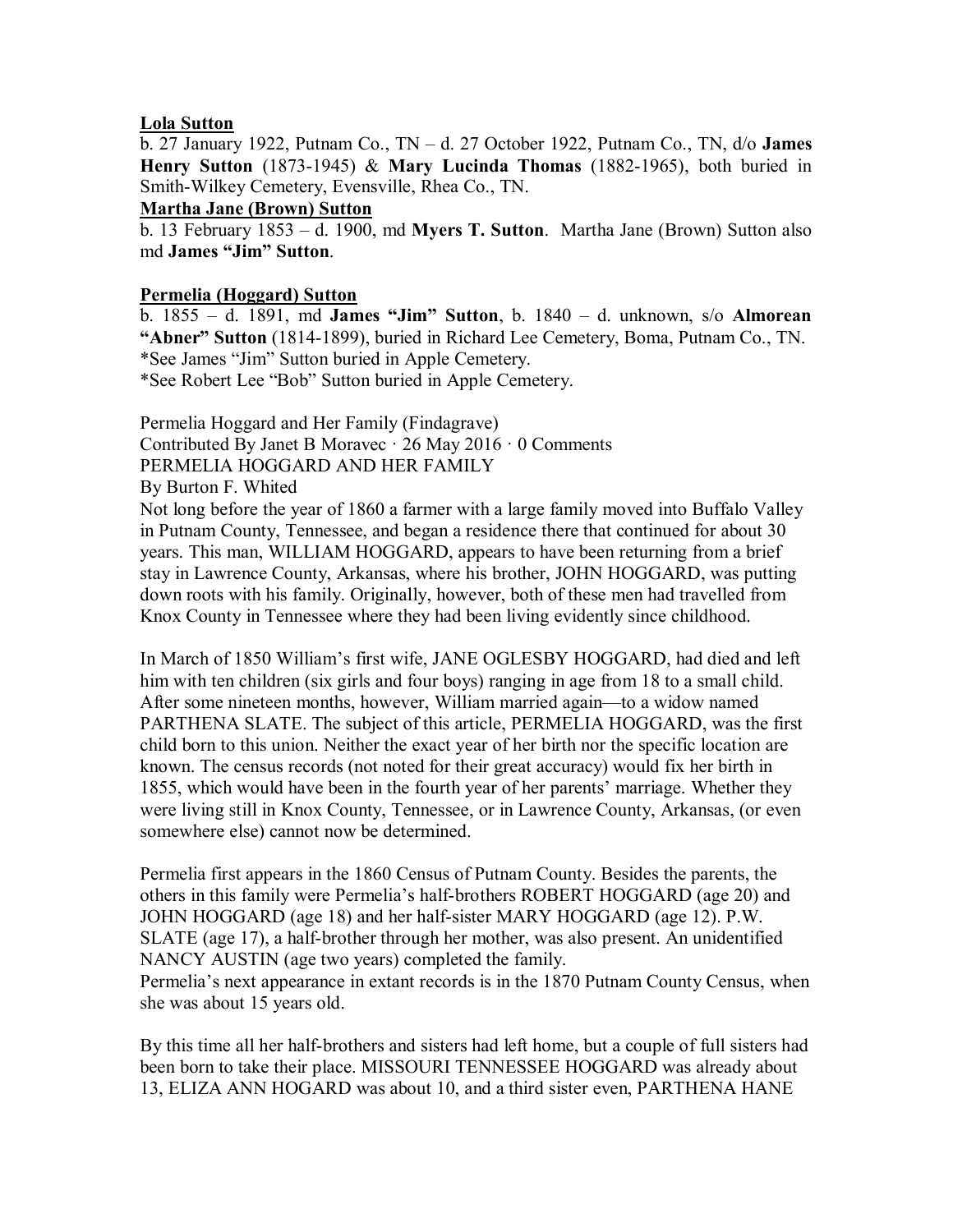HOGGARD was about 3 or 4.

In 1873 (Putnam County marriage records in this period were lost) Permelia was married to a man from the Roaring River area of Putnam County whose name was JAMES SUTTON. Because of this identification he became known in the Buffalo Valley community as "Roaring River Jim." James was born in June, 1849, and was about 24 years old at the time of the marriage. This couple made their home in Buffalo Valley where James supported their growing family by farming.

When the 1880 census was taken,This Sutton home in that years had already grown to the number of six, for four children had been born by that time. WILLIAM D. SUTTON, the firstborn, had arrived in October of 1874. Then, in 1876, JAMES HENRY SUTTON had come, followed on 24 May 1878 by GEORGE WASHINGTON SUTTON. The fourth child (and first daughter) was born in September of 1879 and named SOFRONIE A. SUTTON.

Shortly after 1880 James and Permelia evidently moved up from Buffalo Valley into the Boma-Baxter area where two more children were soon born, MINNIE SUTTON and ROBERT LEE SUTTON.

While the family resided in the Boma-Baxter area, Permelia's life came to an untimely conclusion. Sometime in the years 1891 or 1892, when she was no older that her mid-30's, Permelia died from causes that have long been forgotten. She was buried in a cemetery not far from State HWY 141 that passes through Baxter on the way to Silver Point. This burial ground has variously been called the Comb, Tallent, and Apple Cemetery, although the latter name is its present appellation. At the time of her death Permelia left behind the six children: William (age 17), James (age 15), George (age 13), Fronie (age 12), Minnie (age 9), and Robert (age 8).

About a year later James married again, this time to Martha Brown Mars, a widow with one child. Martha was born in February, 1852, in Tennessee and was this about 40 years old when she married James. Her child, Smith Mars, was born in April of 1890. In March of 1893 James and Martha had a daughter, Ova, born to them and was to be their only child. In the Census of 1900 they were still living in the Baxter-Boma area, although Permelia's three oldest sons were no longer at home. Fronie, however was a young lady prime for marriage at age 21. Minnie (age 18) was still a few years away from the altar, while Robert (age 17) was doubtlessly valuable to his father in the work on the farm. We wonder about their acceptance of their step-brother, Smith Mars, (age 10) and of their half-sister Ova (age 7).

In 1888 Permelia's parents migrated to Grayson County, Texas, along with her sister, Missouri Tennessee Duke, and her family and also her half-sister, Lucinda Miller, and her family. Although he was only 14 years old, William Sutton, Permelia's oldest child was allowed to go with the other. It would interest us today to know something of the circumstances under which this lad gained permission from his parents to venture into the "Wild West" without them. At any rate it seems that he did not return to his parents, for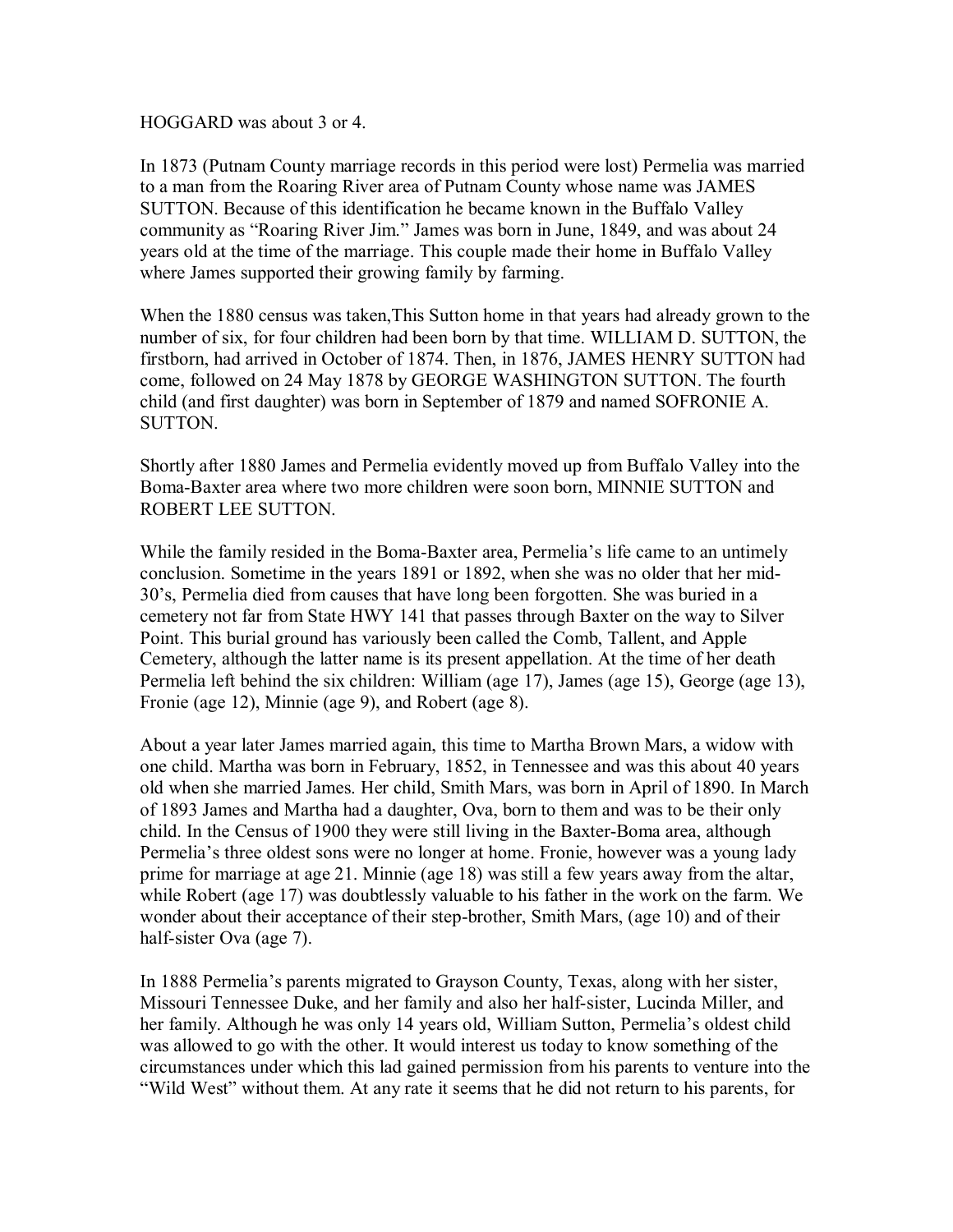in 1897 he was married there in Grayson County to a woman named FANNY T. (last name unknown).

Why Permelia's second child, James Henry Sutton, was not still at home in 1900 is a mystery to us now. Nor do we know where he was at that time. In fact, this son disappeared from sight to most of us for many years until 1982 when J. Hobart Bartlett made contact with one of his descendants, a granddaughter, JESSIE TRAVIS, of Dayton, Tennessee. Mrs. Travis has supplied us with the rest of the information that we have on James Henry and his family. In Putnam County, on 2 June 1902, at the age of 26 he was married to MARY CINDY THOMAS. She was born in 1883 and was the age 19 at marriage. They later moved to Rhea County, near Dayton, Tennessee, and remained there for the rest of their lives. The time of this move, however, is not known.

James Henry and Mary had nine children; five of whom are still living: (1) HARVEY SUTTON (b. 1904, d. 13 June 1963), (2) ARTHUR STTON, (3) WILLIW SUTTON (b. 1911, d. 1974), (4) ESTEL SUTTON, (5) ELVERET SUTTON, (6) LINNIE SUTON, (7) WINNIE SUTTON, (8) VIRGIL SUTTON (b. 1923, d. 1976), and (9) a girl (name unknown) who died at the age of 2. All these children lived (or are still living) in Rhea County. (1) Harvey never married. (2) Arthur had eleven children, ten of which are living. (3) Willie had one son, who is living. (4) Estel had five children, all of which are living. (5) Elveret had fourteen children, thirteen of which are living with Nettie Shotlz. He also had 1 son Roy Woodrow Sligh (By Myrtle Smith Hunter while married to Nettie) Mrs. Travis is one of Elveret's children. (6) Linnie had five children, all of which are still living. (7) Winnie had five children, all of which are living. And (8) Virgil had three children, of which all are living. Thus the grandchildren of James Henry and Mary cindy surron

The third child of James and Permelia Hoggard Sutton, George Washington Sutton, moved from Putnam County to Davidson County, Tennessee, In any case, on 7 December 1898, he was married to MARY LOU COWLEY who was born on 30 December 1882. They lived their lived in the Madison-Donelson area of Davidson County and had a family of seven children: (1) JIM SUTTON, (2) BOB SUTTON (a twin), (3) HERBERT SUTTON (a twin), (4) GEORGE OLLIE SUTTON, (5) WILLIAM SUTTON, (6) ARTHUR LEE SUTTON, and (7) CHADWELL SUTTON. The only one of these seven of which this writer has any information is Arthur Lee, who was born on 2 September 1908 and died on 9 August 1978. He had three children, all of which are still living. George Washington Sutton died on 7 May 1915 at the age of only 37 and was buried in the cemetery at Donelson Church of Christ. Mary, his wife, lived to be about 65 years old, dying about 1947, and is buried in Spring Hill Cemetery in Madison.

Sofronie Sutton, the fourth child of James and Permelia Hoggard Sutton, was married on 1 September 1901 in Putnam County to JOHN GEORGE LINCOLN ROBERTS. John was born on 6 April 1870 and had already been married once (to Winnie Miller) before his married to "Fronie," as she was called. In Putnam County Deed Book H there is the record that James Sutton, Fronie's father, made a gift of eleven acres to her and her husband "in consideration of his love and affection for them." This bears the date of 9 July 1903. Later in that year Fronie gave birth to a daughter, IDA ROBERTS, and then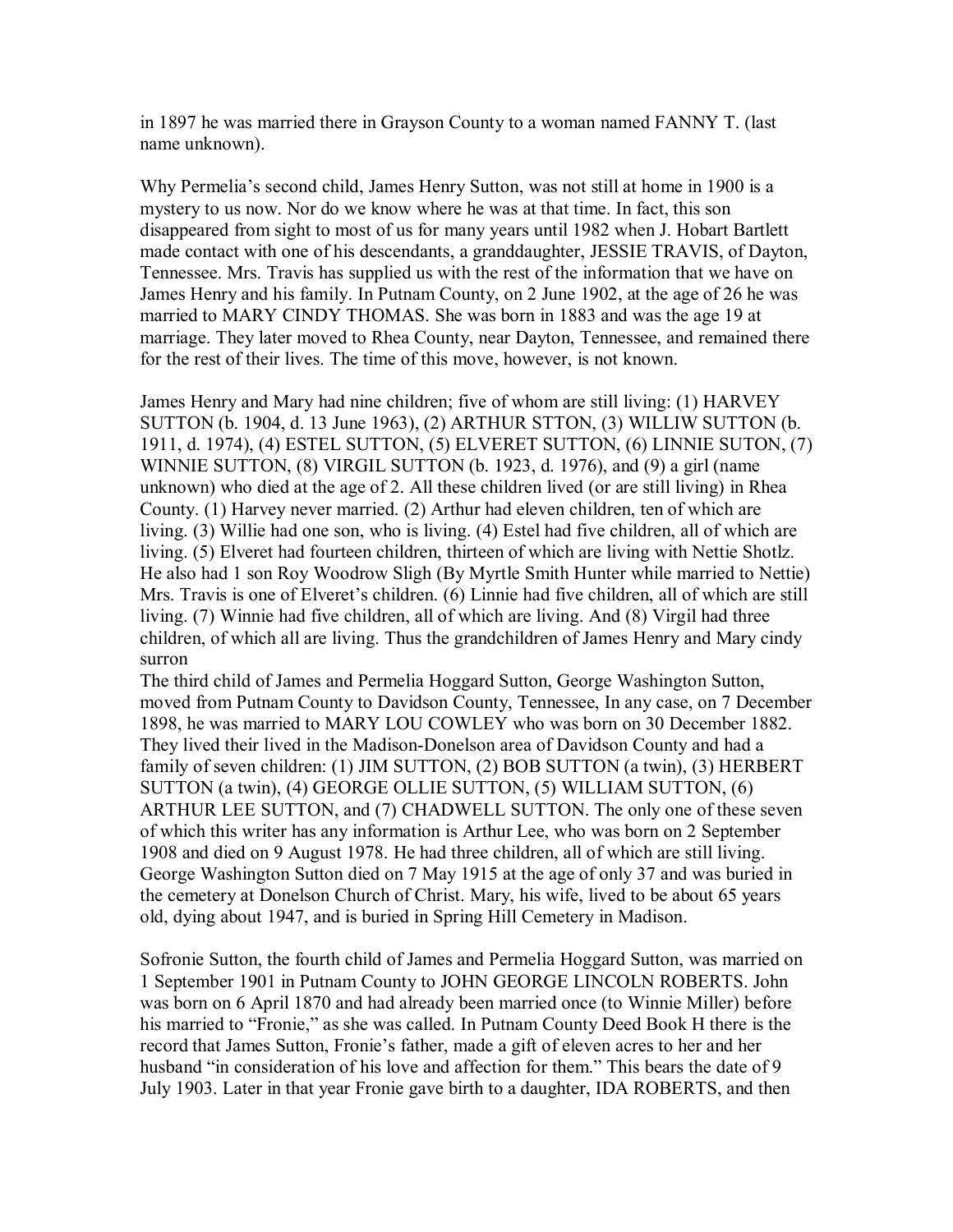died shortly thereafter. She was buried in the Apple Cemetery at Boma. The following years little Ida also died and was buried by her mother. Thus Fronie has no descendants. Minnie Sutton, the fifth child of James and Permelia Hoggard Sutton, was born in February of 1882 (or 1883). She was married on 18 May 1907 at the age of about 25 to G.B. LEWIS. There were no children born to this marriage, which did not long endure. Whether it ended by death or divorce is unknown to this writer. In either case Minnie was married again on 31 December 1911 there in Putnam County to J. LAVASHER BROWN, who had also been previously married. To this union four children were born: (1) MARVIN BROWN, (2) CARLOS BROWN, (3) EZRA BROWN, and (4) MGUERITE BROWN. Nothing is known about these children or about the life of their father. Minnie, however, lived to be about 87 years old and died in Alexandria, Louisiana, in 1970.

The last child of James and Permelia Hoggard Sutton, Robert Lee Sutton, was married on 1 January 1911 in Putnam County to MARTHA ELIZABETH MAYNARD. She was a local girl, born in about 1892. This couple lived at Baxter and had four children: (1) AUDA LUNELL SUTTON, (2) GRACE SUTTON, (3) HOWARD CAMPBELL SUTTON, and (4) JESSIE MAE SUTTON. All of these children were born at Baxter: (1) Auda on 22 November 1911, (2) Grace on 29 August 1913, (3) Howard on 22 July 1916, and (4) Jessie in about 1918. Martha Sutton died in 1919 and was buried in the Apple Cemetery. She lived to be only 27 years old. Robert later married a widow who had eleven children and whose name was ANNIE CHAFFIN MARTIN. They had no children, however. On 22 July 1933 Robert was killed by a self-inflicted shotgun blast and was buried in the Apple Cemetery. He lived to be about 50 years old.

The Apple Cemetery at Boma, Tennessee, therefore contains eleven known members of the Hoggard family. On one of his genealogical trips to Tennessee, on 5 October 1934 J. Hobart Bartlett was directed to this cemetery by an elderly local resident named Jim Brown who was very knowledgeable of the people buried there. He pointed out to Hobart a single row where the eleven Hoggard family members were interred in this order: (1) Ida Roberts (Fronie's baby), (2) Sofronie Sutton Roberts, (3) Parthena Hoggard Patton, (4) Eliza Hoggard, (5) not named, (6) not named, (7) Permelia Hoggard Sutton, (8) James Sutton (Permelia's husband), (9) unnamed, (10) Martha Maynard Sutton, and (11) Robert Sutton. There were no markers on these graves, only field stones.

Source: "The Hoggard Link" Fall 1984 - Vol. 2, No. 4. <https://familysearch.org/photos/stories/26023811>

# **Robert Lee "Bob" Sutton**

b. October  $1882 - d$ . 22 July 1932, md on the 1<sup>st</sup> of January 1911, Putnam Co., TN to **Martha Elizabeth (Maynard) Sutton**, b. 20 May 1892, TN – d. 17 October 1919, Putnam Co., TN, d/o **Campbell Morgan Maynard** (1863-1941) & **Rebecca Harris** (1862-1902), both buried in New Home Baptist Church Cemetery, (once called Boma Cemetery), Boma, Putnam Co., TN. Robert Lee "Bob" Sutton, s/o **James Sutton** & **Permelia Hoggard** (1855-1891), both buried in Apple Cemetery, Putnam Co., TN. \*See James "Jim" Sutton buried in Apple Cemetery.